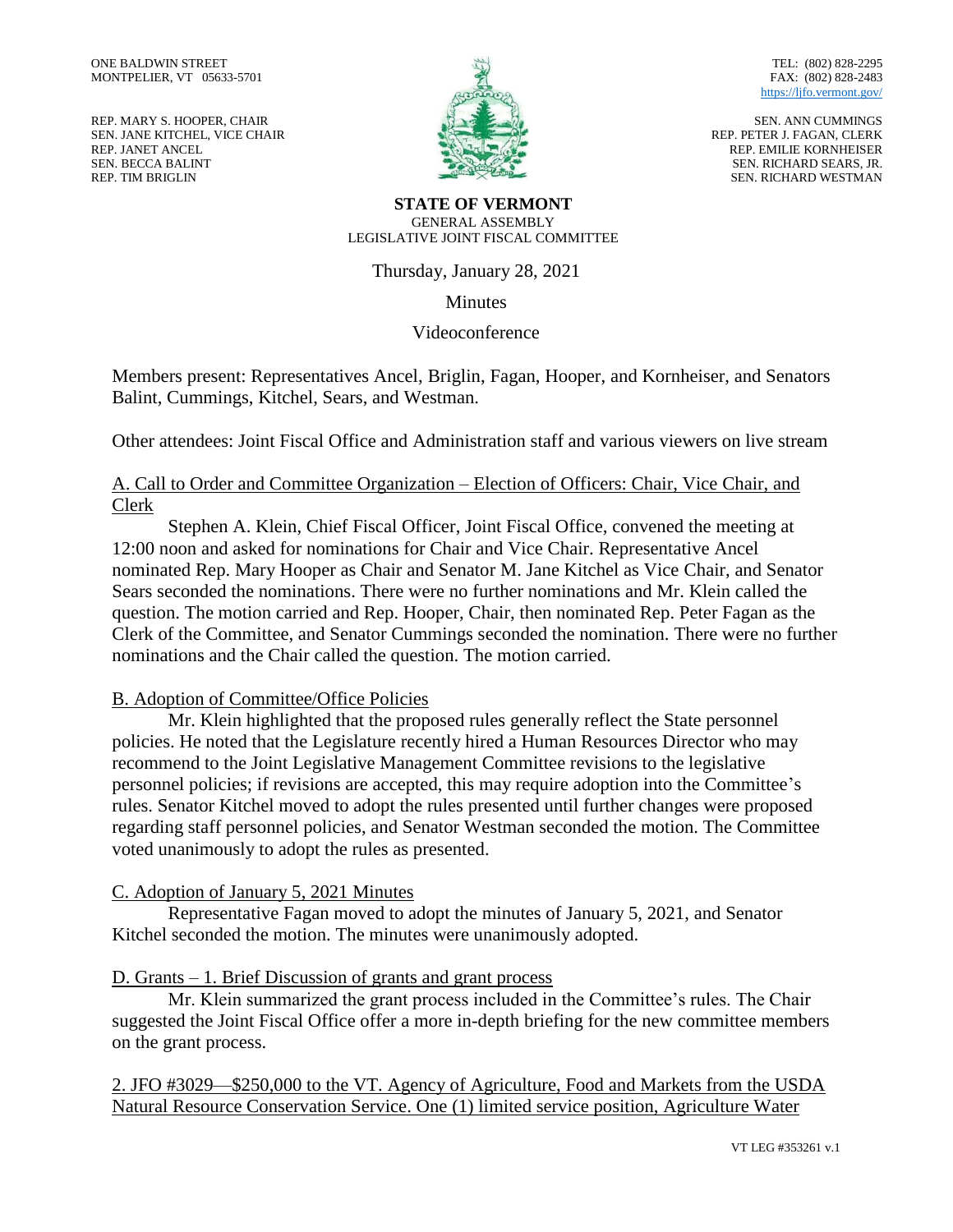Joint Fiscal Committee January 28, 2021 Minutes Page | 2

 $\overline{a}$ 

Quality Program Coordinator III, and \$100,000 for a software upgrade and associated costs. [NOTE: The grant application reflects State in-kind matching dollars for a total budget of \$500,000.]

Laura Dipietro, Director of Water Quality, Agency of Agriculture, Food and Markets, reviewed the grant with the Committee explaining that it was preliminary to another grant. The current grant would allow the work to begin by building the program model, and the second grant would enable the continuation of the limited service position and the work as well as the funding for direct payments to farmers. Senator Kitchel moved to approve the grant, and Representative Ancel seconded the motion. The Committee passed the motion and approved the grant on a 10–0 roll call.

3. JFO #3030—\$450,000 to the VT Department of Disabilities, Aging, and Independent Living from the Kessler Foundation. Funds will be used to support the expansion or redesignation of current positions in the Department and to create three (3) limited service positions to assist Social Security Disability Insurance (SSDI) and Supplemental Security Income (SSI) beneficiaries to transition to self-sustaining employment. The request includes one (1) Vocational Rehabilitation Benefits Counselor and two (2) Vocational Rehabilitation Counselor II to complete the work.

James Smith, Division of Vocational Rehabilitation, Department of Disabilities, Aging and Independent Living, reviewed the grant with the Committee. Senator Kitchel commented that she was encouraged by the pilot and the work to assist the high volume of Vermonters within the SSDI and SSI systems return to work. Representative Fagan moved to approve the grant, and Senator Sears seconded the motion. The Committee passed the motion and approved the grant on a 10–0 roll call.

4. JFO #3031-\$450,000 to the Department of Public Safety from the Office of Justice Programs for the services and support for victims in the immediate aftermath and during the investigation of a crime. The grant will fully fund one (1) limited-service position, Victim Services Specialist, to provide these services through 9/30/2023 and will also cover \$15,417 in indirect departmental costs.

Christopher Herrick, Deputy Commissioner, Department of Public Safety, reviewed the grant with the Committee. He confirmed for Senator Sears that the grant provided a second specialist to provide services statewide. The Department anticipated the grant would continue to renew every three years to provide continued funding of the position.<sup>1</sup> Senator Sears moved to approve the grant, and Representative Ancel seconded the motion. The Committee passed the motion and approved the grant on a 10–0 roll call.

5. JFO #3033—One (1) limited service position, Criminal Intelligence Analyst, to the VT Department of Public Safety to support information sharing and analysis to prevent and prepare for hazards and threats. Funds from the US Department of Homeland Security from previously awarded JFO Grant #2212.

<sup>&</sup>lt;sup>1</sup> In a follow-up email, Herrick clarified "To be clear we are working with and expect that the sustainment will be coming from a different source, namely the International Association of the Chiefs of Police (IACP)."